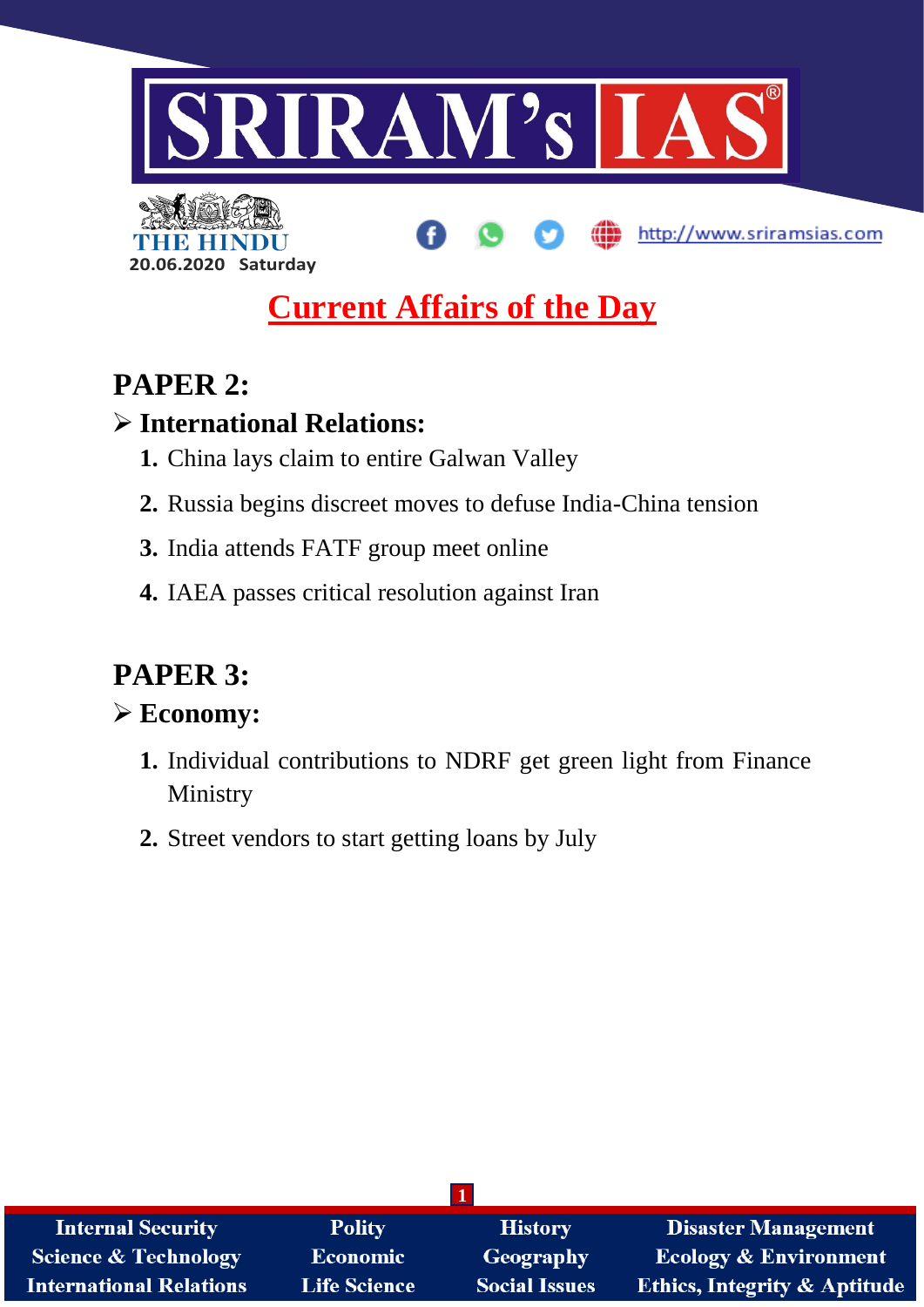

# THE HIN **20.06.2020 Saturday**

# **China lays claim to entire Galwan Valley**

- China's government on Friday said it claimed the entire **Galwan Valley**, the site of the June 15 clash on the border, including areas that are currently on India's side of the Line of Actual Control (LAC).
- $\triangleright$  In a statement, the Foreign Ministry accused India of "unilaterally building" roads, bridges and other facilities in the Galwan Valley region" and said "the Galwan Valley is located on the Chinese side of the LAC in the western section of the Sino-Indian border".

#### **Key Points:**

- $\triangleright$  India's constructions, including a bridge across the river that was completed on Friday and is thought to be one of the triggers for the recent clash, are on India's side of the LAC, in an area in between the Galwan-Shyok confluence and the line.
- $\triangleright$  While most Chinese maps show almost all of the Galwan river within Chinese territory, the western edge of the river where it meets the Shyok River has not previously been shown as Chinese territory previously in most maps.
- $\triangleright$  By now staking a claim to the entire valley and up to the confluence of the rivers — including on land where India has carried out construction work — Indian officials said China had expanded its claims and was seeking to alter the LAC.
- $\triangleright$  While the LAC has not been demarcated and there are differing perceptions in more than a dozen locations along the LAC, this has not been a point of contention previously in the Galwan area.
- $\triangleright$  A Chinese strategic expert cited "historical rights" going back to the Qing Dynasty to claim the entire valley.
- $\triangleright$  "Multiple accounts from the Qing Dynasty [1644-1911] and Western literature have recorded that the Galwan Valley was China's territory. Based on the principle of 'historic rights,' China has jurisdiction over the valley area," Zhang Yongpan, a research fellow of the Institute of Chinese Borderland Studies at CASS, told the Global Times.
- $\triangleright$  He referred to India's construction activity near the Shyok river as reflecting an attempt "to break into Chinese land".

| <b>Internal Security</b>        | <b>Polity</b>       | <b>History</b>       | <b>Disaster Management</b>              |  |
|---------------------------------|---------------------|----------------------|-----------------------------------------|--|
| <b>Science &amp; Technology</b> | <b>Economic</b>     | Geography            | <b>Ecology &amp; Environment</b>        |  |
| <b>International Relations</b>  | <b>Life Science</b> | <b>Social Issues</b> | <b>Ethics, Integrity &amp; Aptitude</b> |  |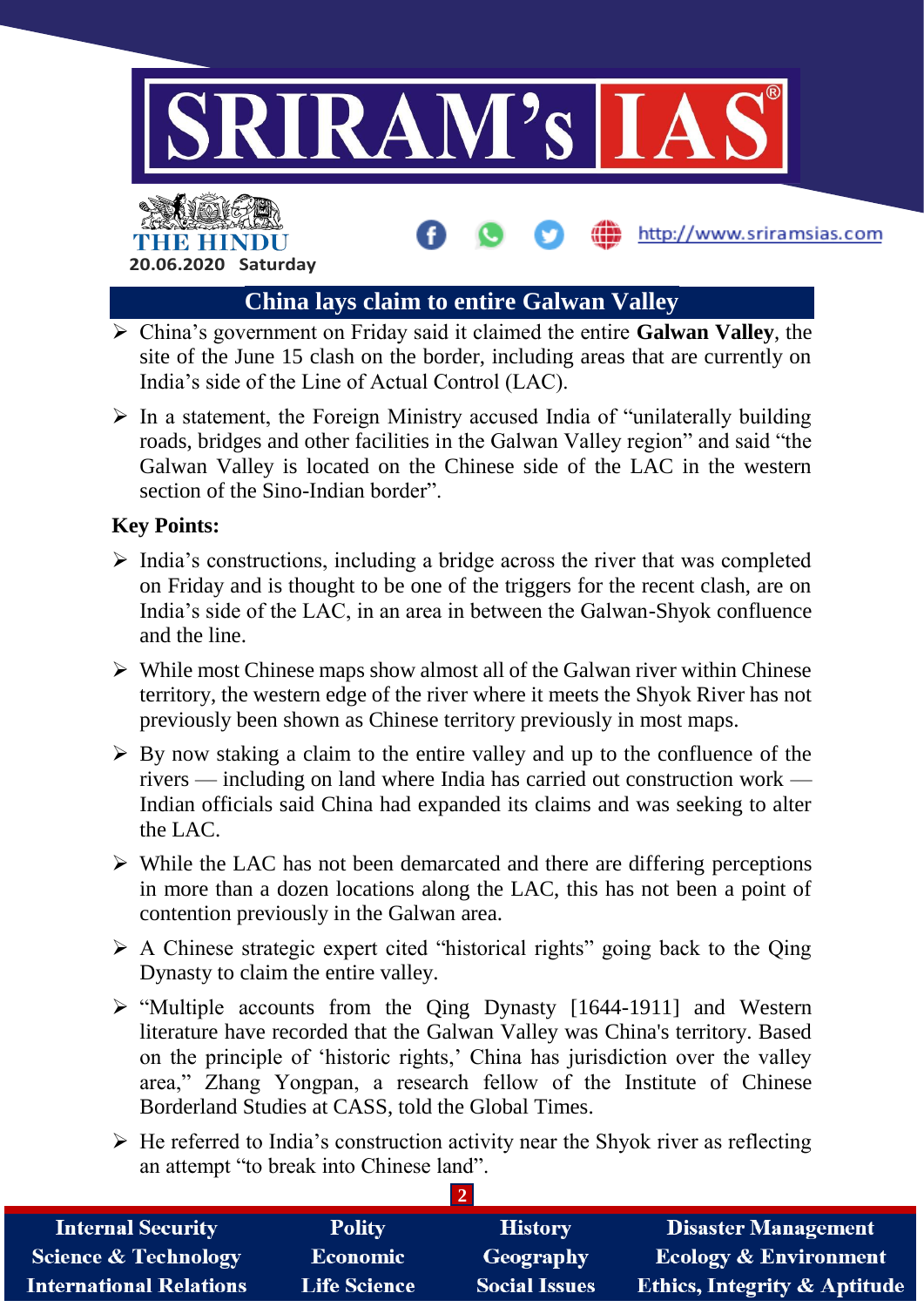

- China's new claims, observers said, may have been triggered by last year's opening of the vital Darbuk-Shyok-Daulet Beg Oldie (DSDBO) road, that runs parallel to the LAC providing key all-weather access to the post at Daulet Beg Oldie, one of the northernmost points in Ladakh.
- $\triangleright$  China may also be seeking access to areas closer to the confluence, from where it could neutralise the strategically important DSDBO road.

#### **Russia begins discreet moves to defuse India-China tension**

#### **Key Points:**

- $\triangleright$  Russia has launched an energetic behind-the-scenes effort to defuse military tensions between India and China, ahead of hosting a trilateral RIC video conference, which includes External Affairs Minister S. Jaishankar, and Chinese State Councilor and Foreign Minister Wang Yi.
- $\triangleright$  Russia's diplomatic activism began on June 17, when Russia's Deputy Foreign Minister Igor Morgulov discussed regional security, "including developments on the Line of Actual Control on the border between India and China in the Himalayas," with Indian ambassador to Russia, D. Bala Venkatesh Varma.
- $\triangleright$  The meeting took place in the backdrop of the clash in the Galwan Valley, in which 20 Indian and an undeclared number of Chinese troops were killed.

#### **Significance of good relations between India and China:**

- Good relations between India and China are central to the rise of Eurasia and the emergence of a multipolar world order, which is not dominated by a single pole.
- The "centrality" of the **Shanghai Cooperation Organisation (SCO)**, which includes India, Pakistan, Russia and China as well as most of the Central Asian Republics as the anchor of a "post-west" global system.
- $\triangleright$  The persistence of tensions between India and China will not only have a huge negative impact on the SCO but also on the rise of the emerging economies under the **Brazil Russia India China South Africa (BRICS)** grouping.

| <b>Internal Security</b>        | <b>Polity</b>       | <b>History</b>       | <b>Disaster Management</b>              |  |
|---------------------------------|---------------------|----------------------|-----------------------------------------|--|
| <b>Science &amp; Technology</b> | <b>Economic</b>     | Geography            | <b>Ecology &amp; Environment</b>        |  |
| <b>International Relations</b>  | <b>Life Science</b> | <b>Social Issues</b> | <b>Ethics, Integrity &amp; Aptitude</b> |  |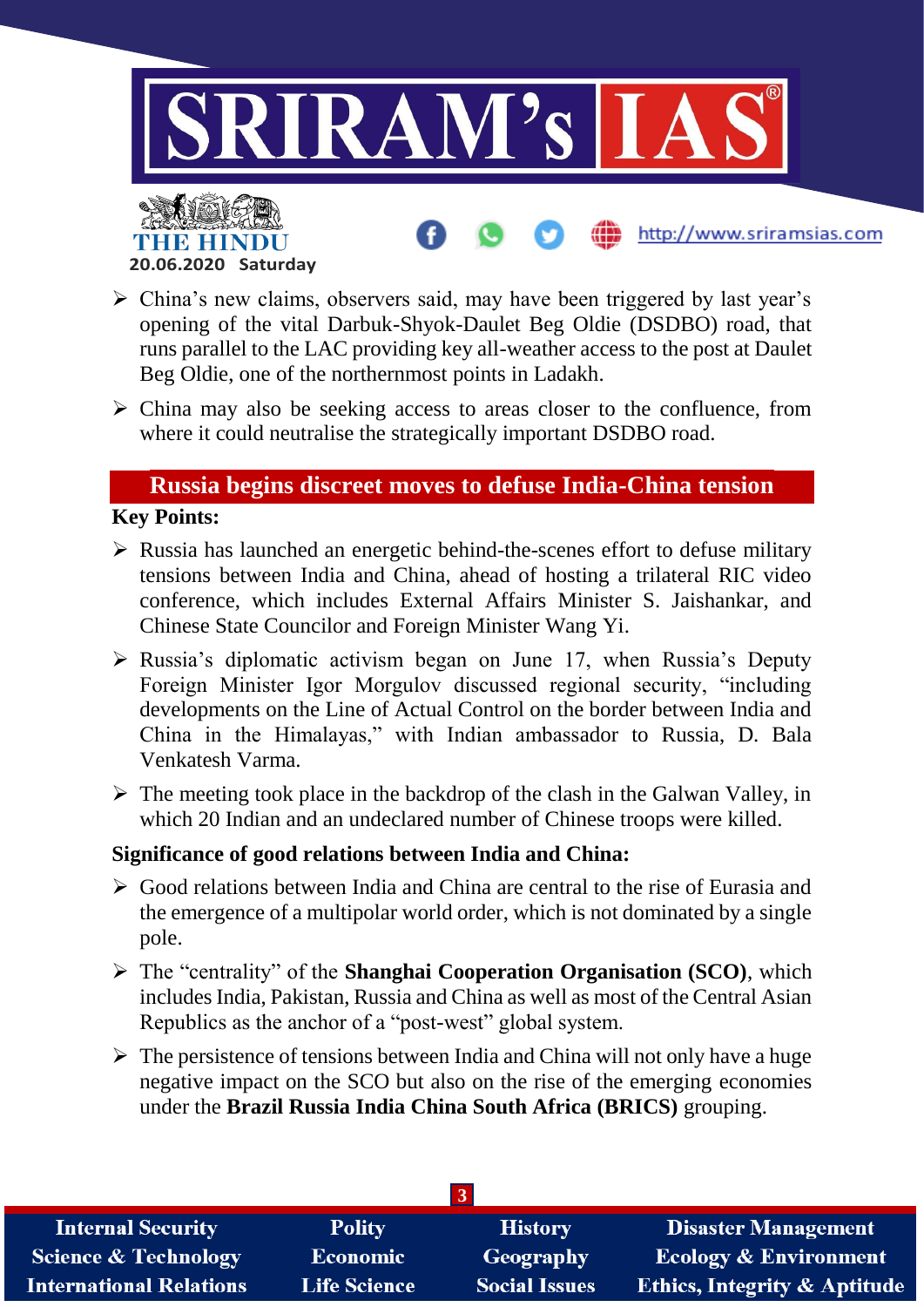

- **20.06.2020 Saturday**
- $\triangleright$  But the diplomat pointed out that Russia would only like to play a constructive behind-the-scenes role, as both India and China were fully capable of resolving their differences.

#### **India attends FATF group meet online**

- $\triangleright$  Indian officials, including representatives from enforcement agencies, on Friday attended the 32nd special **Eurasian Group on Combating Money Laundering and Financing of Terrorism (EAG)** plenary meeting, under the aegis of the Financial Action Task Force. The meeting was held online.
- The **EAG** is a regional body **comprising nine countries**: India, Russia, China, Kazakhstan, Kyrgyzstan, Tajikistan, Turkmenistan, Uzbekistan and Belarus.
- $\triangleright$  It is an associate member of the FATF.
- $\triangleright$  The FATF's virtual plenary meet will be held on June 24.

## **Value Added Information**

#### **About FATF:**

## **What is it?**

- $\triangleright$  The Financial Action Task Force (FATF) is an inter-governmental body established in 1989 on the initiative of the G7. It is a "policy-making body" which works to generate the necessary political will to bring about national legislative and regulatory reforms in various areas. The FATF Secretariat is housed at the OECD headquarters in Paris.
- **Objectives:** The objectives of the FATF are to set standards and promote effective implementation of legal, regulatory and operational measures for combating money laundering, terrorist financing and other related threats to the integrity of the international financial system.
- **Functions:** The FATF monitors the progress of its members in implementing necessary measures, reviews money laundering and terrorist financing techniques and counter-measures and promotes the adoption and implementation of appropriate measures globally. In collaboration with other international stakeholders, the FATF works to

| <b>Internal Security</b>        | <b>Polity</b>       | <b>History</b>       | <b>Disaster Management</b>              |
|---------------------------------|---------------------|----------------------|-----------------------------------------|
| <b>Science &amp; Technology</b> | <b>Economic</b>     | Geography            | <b>Ecology &amp; Environment</b>        |
| <b>International Relations</b>  | <b>Life Science</b> | <b>Social Issues</b> | <b>Ethics, Integrity &amp; Aptitude</b> |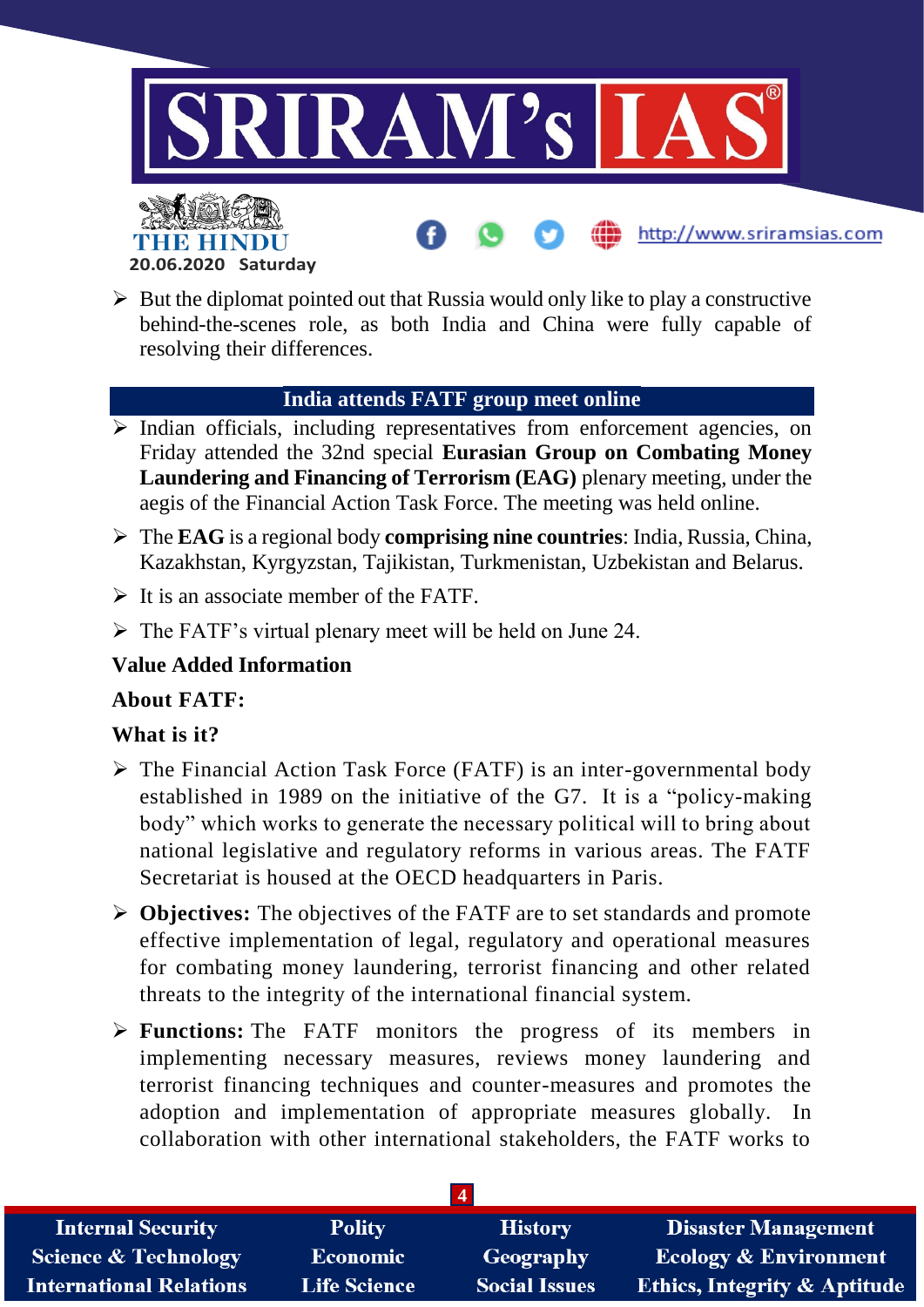



identify national-level vulnerabilities with the aim of protecting the international financial system from misuse.

## **What is blacklist and grey list?**

- $\triangleright$  FATF maintains two different lists of countries: those that have deficiencies in their AML/CTF regimes, but they commit to an action plan to address these loopholes, and those that do not end up doing enough. The former is commonly known as grey list and latter as blacklist.
- $\triangleright$  Once a country is blacklisted, FATF calls on other countries to apply enhanced due diligence and counter measures, increasing the cost of doing business with the country and in some cases severing it altogether. As of now there are only two countries in the blacklist — Iran and North Korea — and seven on the grey list, including Pakistan, Sri Lanka, Syria and Yemen.

# **Individual contributions to NDRF get green light from Finance Ministry Key Points:**

 $\triangleright$  The Finance Ministry has given approval to a proposal to allow individuals and institutions to contribute directly to the **National Disaster Relief Fund (NDRF)**. In an office memo issued on Friday, the Expenditure Department said it had no objection to the proposal made by the Union Home Secretary on May 4.

## **Significance:**

- $\triangleright$  This is a significant development at a time when many have expressed concerns about donations sent to the PM CARES Fund or the Prime Minister's National Relief Fund, as both claim they are not public authorities subject to questions under the Right to Information Act.
- $\triangleright$  On Wednesday, the Supreme Court sought a response from the Centre to a plea that contributions made to the PM CARES Fund to fight COVID-19 should be transferred entirely to the NDRF.

| <b>Internal Security</b>        | <b>Polity</b>       | <b>History</b>       | <b>Disaster Management</b>              |  |
|---------------------------------|---------------------|----------------------|-----------------------------------------|--|
| <b>Science &amp; Technology</b> | Economic            | Geography            | <b>Ecology &amp; Environment</b>        |  |
| <b>International Relations</b>  | <b>Life Science</b> | <b>Social Issues</b> | <b>Ethics, Integrity &amp; Aptitude</b> |  |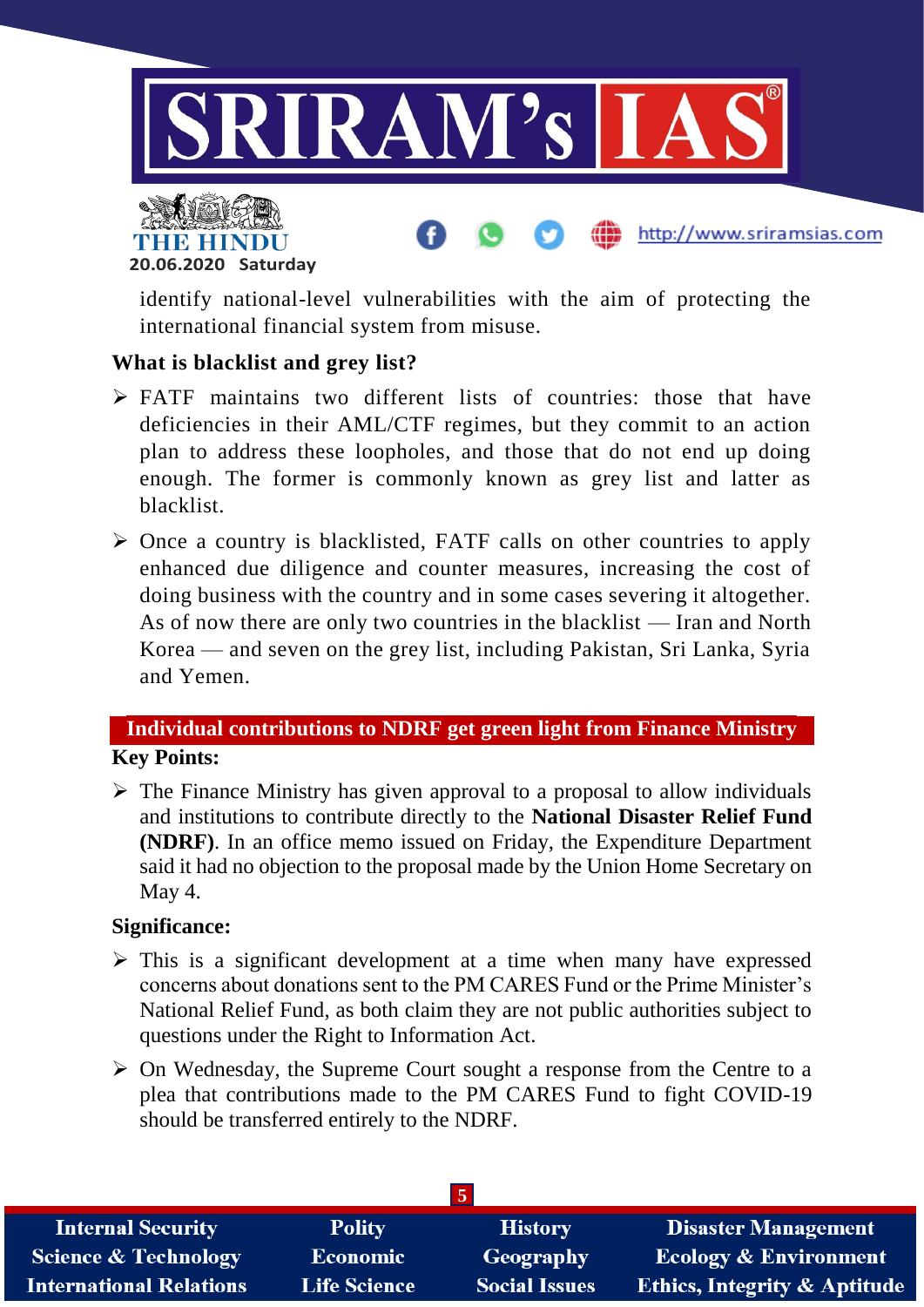



#### **About National Disaster Relief Fund (NDRF):**

- $\triangleright$  The NDRF was set up in accordance with Section 46 of the Disaster Management Act, 2005.
- It is meant to "**meet the expenses for emergency response, relief and rehabilitation"** for any disaster situation.
- Although Section 46 includes a clause for grants made by any person or institution, provisions for such donations had not been made.

#### **Street vendors to start getting loans by July**

#### **PM Street Vendors AtmaNirbhar Nidhi scheme:**

- $\triangleright$  Street vendors are likely to start getting small loans starting July under a special **micro-credit scheme** launched by the government as part of the COVID-19-related economic relief package.
- The Ministry signed a memorandum of understanding with the **Small Industries Development Bank of India** to be the implementing agency for the PM Street Vendors AtmaNirbhar Nidhi scheme.
- Under the scheme, vendors can apply for working capital **loans of up to ₹10,000** to restart work after the lockdown.
- The loans will have to be **repaid in a year in monthly installments**.

#### **IAEA passes critical resolution against Iran**

- The board of governors at the **UN's nuclear watchdog** passed a resolution critical of Iran on Friday, the first of its kind since 2012, as tension mounts over Tehran's nuclear programme.
- $\triangleright$  The resolution was put forward by European states and urges Tehran to provide inspectors from the **International Atomic Energy Agency (IAEA)** with access to two sites in Iran to clarify whether undeclared nuclear activity took place there in the early 2000s.

#### **Details:**

 $\triangleright$  It "calls on Iran to fully cooperate with the Agency and satisfy the Agency's requests without any further delay, including by providing prompt access to

| <b>Internal Security</b>        | <b>Polity</b>       | <b>History</b>       | <b>Disaster Management</b>              |  |
|---------------------------------|---------------------|----------------------|-----------------------------------------|--|
| <b>Science &amp; Technology</b> | <b>Economic</b>     | Geography            | <b>Ecology &amp; Environment</b>        |  |
| <b>International Relations</b>  | <b>Life Science</b> | <b>Social Issues</b> | <b>Ethics, Integrity &amp; Aptitude</b> |  |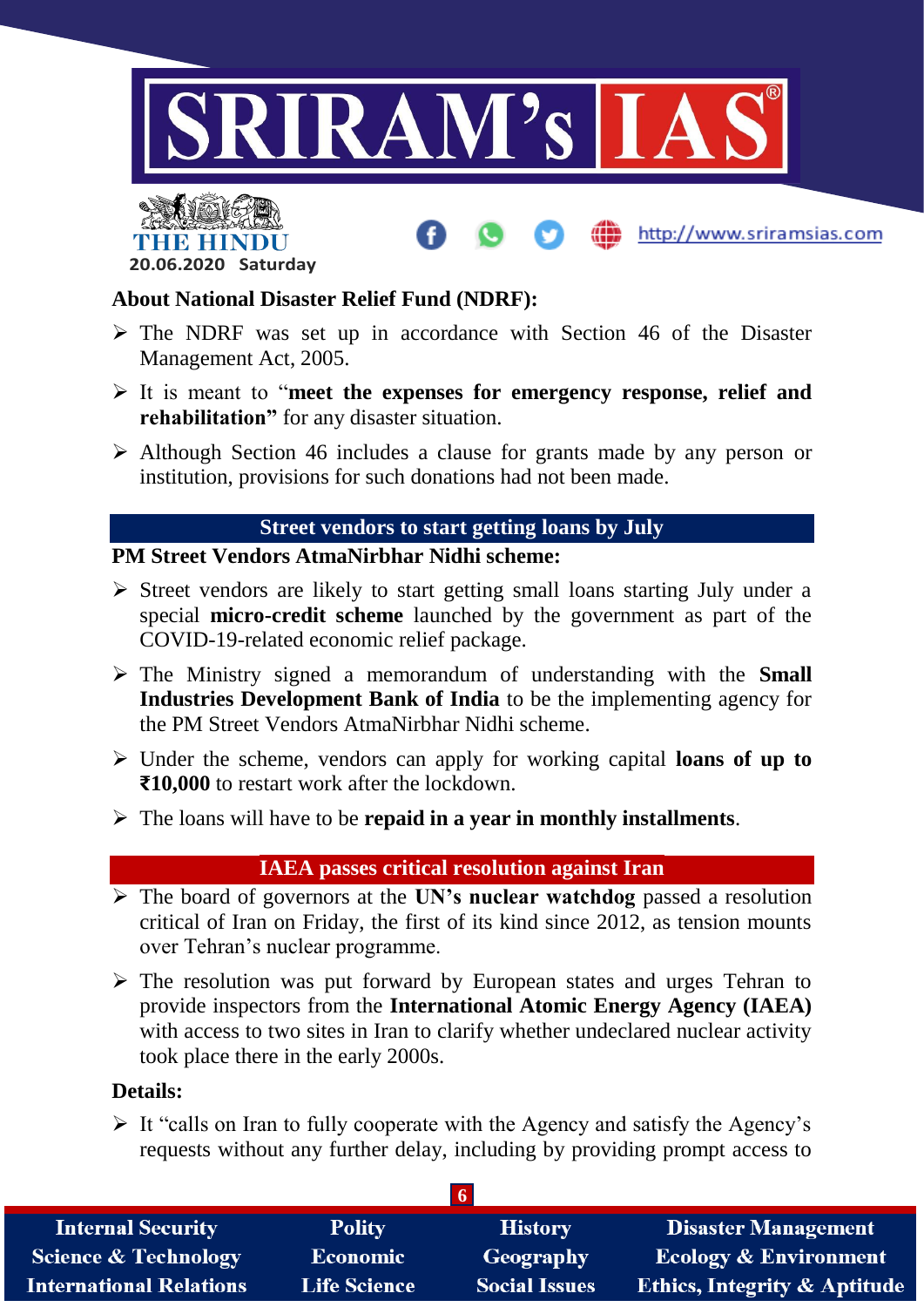



the locations specified by the Agency". Iran has been blocking access to the sites for months.

http://www.sriramsias.com

- $\triangleright$  The resolution was carried by 25 votes in favour versus two against, with seven abstentions. Russia and China, both of which had spoken out against the prospect of a resolution earlier this week, voted against.
- Iran's Ambassador to the UN in Vienna Kazem Gharib Abadi' told Friday's meeting that the resolution will not "encourage Iran to grant access to the Agency based on fabricated and unfounded allegations".
- $\triangleright$  Even though the sites in question are not thought to be directly relevant to Iran's current nuclear programme, the agency says it needs to know if activities going back almost two decades have been properly declared.

## **Value Added Information**

# **About IAEA:**

- Set up as the world's "*Atoms for Peace" organization* in 1957 within the *United Nations family*.
- *Reports to* both the United Nations General Assembly and Security Council.
- *Headquarters* in Vienna, Austria.

## **Functions***:*

- $\triangleright$  Works with its Member States and multiple partners worldwide to promote the safe, secure and peaceful use of nuclear technologies.
- $\triangleright$  Seeks to promote the peaceful use of nuclear energy, and to inhibit its use for any military purpose, including nuclear weapons.

## **Board of Governors:**

- $\geq$  22 member states (must represent a stipulated geographic diversity) elected by the General Conference (11 members every year) – 2 year term.
- $\triangleright$  At least 10 member states nominated by the outgoing Board.
- $\triangleright$  Board members each receive one vote.

| <b>Internal Security</b>        | <b>Polity</b>       | <b>History</b>       | <b>Disaster Management</b>              |  |
|---------------------------------|---------------------|----------------------|-----------------------------------------|--|
| <b>Science &amp; Technology</b> | <b>Economic</b>     | Geography            | <b>Ecology &amp; Environment</b>        |  |
| <b>International Relations</b>  | <b>Life Science</b> | <b>Social Issues</b> | <b>Ethics, Integrity &amp; Aptitude</b> |  |